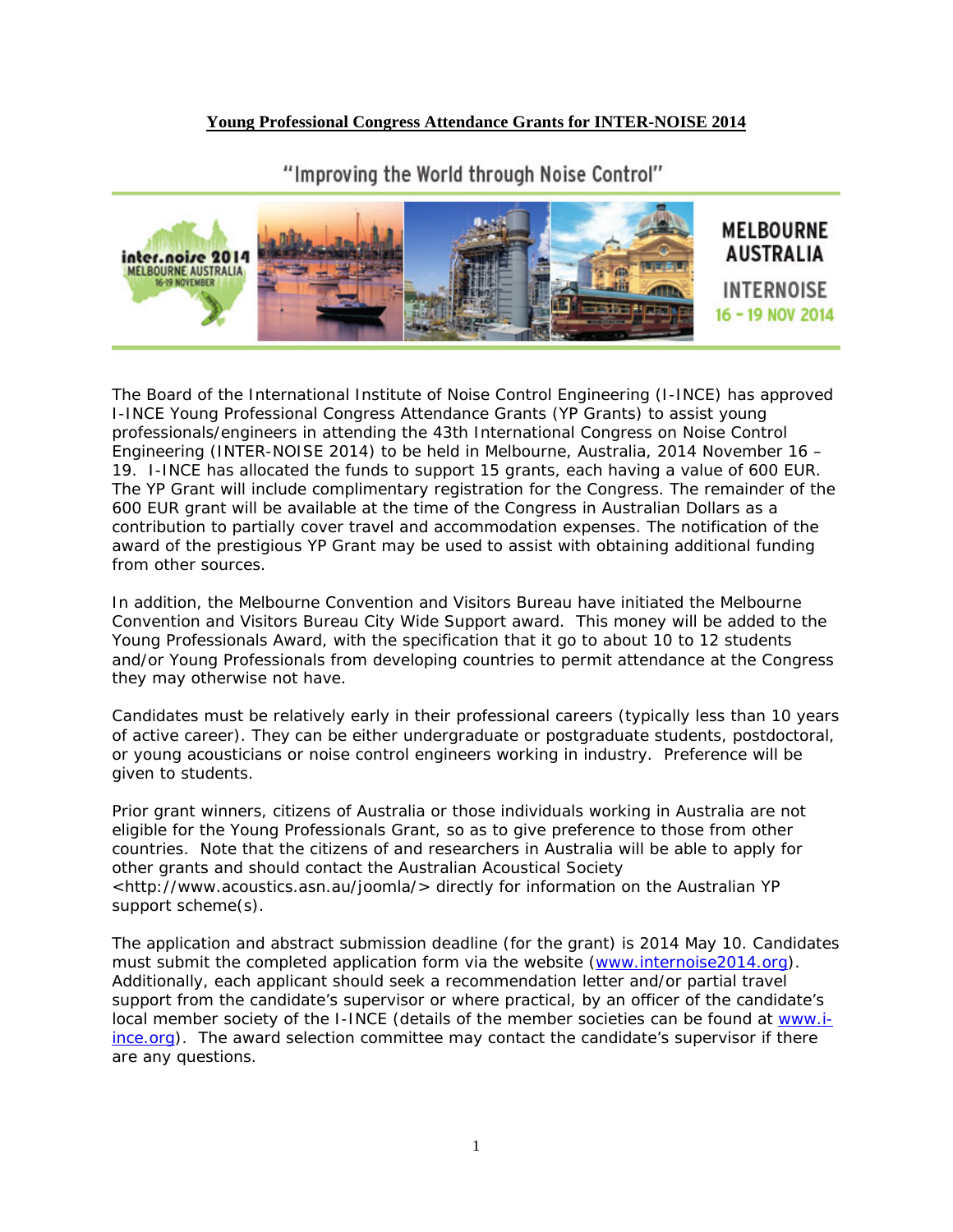The official website of INTER-NOISE 2014 <www.internoise2014.org> will provide instructions for the submission and presentation of papers (abstract and full paper). Note that all candidates must submit their abstracts and full paper manuscripts in the same manner as other authors, and must follow instructions. The application for a YP grant requires the following items be uploaded to the INTER-NOISE 2014 website:

- 1. Submit your abstract to INTER-NOISE 2014 <www.internoise2014.org> and get the paper or abstract number.
- 2. Complete the YP grant application form including the title and an abstract of the paper (see enclosed). *Submit only one paper for the YP grant process even if you have multiple papers in the Congress.*
- 3. One additional page that provides more details on theory, experiments, results or conclusions, as relevant to this paper.
- 4. One page professional biography of the applicant.
- 5. A copy of the applicant's passport or comparable (government issued) identity card.
- 6. An optional recommendation or funding support letter from your supervisor or an officer of your local I-INCE member society may also be uploaded.
- 7. Upload all materials (from step 2 to 6) to the <www.i-ince.org>.

Applications will be assessed by the I-INCE YP Grants Subcommittee. Notification will be provided to successful applicants by approximately 2014 July 10. Their complimentary registration identification number will soon follow; if there is a waiting list, those on the waiting list will be informed. The awardees/applicants must complete registration, comply with the deadlines for submission of the manuscript as described at the INTER-NOISE 2014 website, and participate in the Congress. To receive the remaining grant money, the successful candidates must attend the Congress, present themselves personally to the Congress organizers with verification documents such as passport or identity card, and present their paper during the Congress. Note that no (cash) payments will be made to successful candidates prior to the Congress.

### *Attention:*

- *The grant application itself is not a formal registration for the Congress!*
- Notification of I-INCE YP Grants will be e-mailed to successful applicants by approximately 2014 July 10; if there is a wait list, those on the waiting list will be informed. The remainder of the YP Grant will be given in local currency at the on-site INTER-NOISE 2014 registration desk.

### **Deadlines for the Grant Application:**

 Deadline of Abstract and Application Submission 2014 May 10 Notification of the Grant Approximately 2014 July 10 Deadline of Full Paper Submission 2014 July 25 Deadline of Early Registration 2014 July 25

### **Contact:**

Professor Rajendra Singh, I-INCE VP, Technical Activities Email address: <runyon-spears.1@osu.edu>